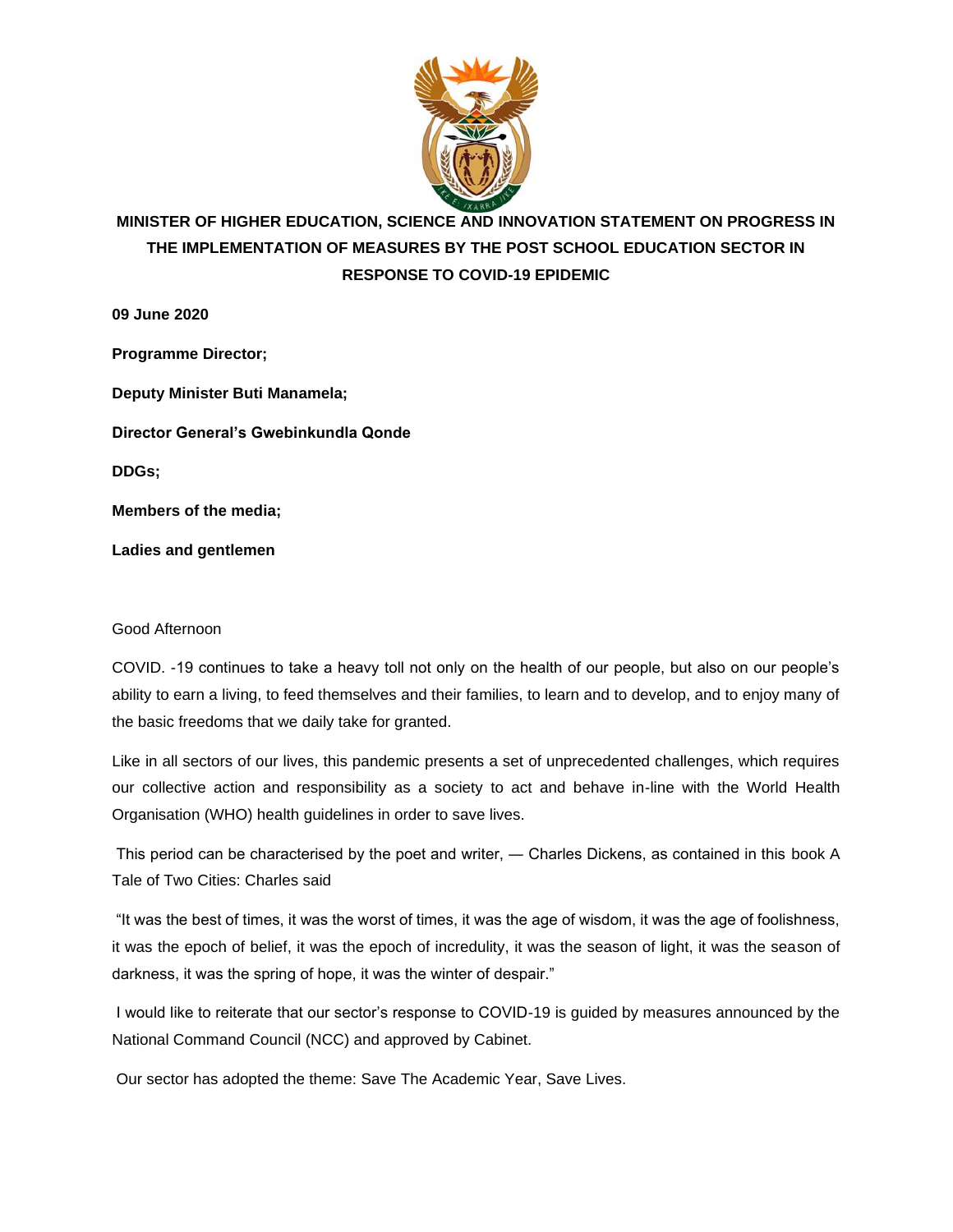

This morning I visited the Tshwane University of Technology (TUT) to monitor the state of readiness and progress towards the planned phased return of students. TUT is by far the largest contact university not only in South Africa but in Africa. The socio-economic status of the students is 55% NSFAS beneficiaries and predominantly from the rural areas of our country.

My impressions about TUT's readiness is the fact that they have reprioritized funding to coverCOVID-19 related measures, and they repurposed one of their chemical engineering laboratories to produce sanitizers and disinfectants for the whole university and also supply surrounding communities. TUT also has a welldeveloped plan for multi-modal remote learning, which will ensure that it reaches the remotest of their students anywhere in our country for academic support and delivery of learning materials. I am happy with the progress I saw there.

With all the progress that I will be reporting on today, I remain gratified by the support and the exemplary leadership provided by President Ramaphosa and my colleagues at the National Command Council (NCC) in guiding our work at this difficult time.

Within the Post School Education and Training Sector, I am still humbled by the cooperation and commitment of all members of the Ministerial Task Team, chaired by our Deputy Minister Buti Manamela comprising of SACPO, USAf, Trade Unions, SAUS, SAFETSA and quality councils. The task team continues to meet weekly and make inputs into our overall strategy and response to this pandemic. `I remain grateful to the comrades and colleagues.

#### **ON HIGHER HEALTH**

Let me take this opportunity to congratulate Higher Health for launching HealthCheck – a purpose-built daily screening and monitoring tool using one's cell phone, to be used in all our Post School Education and Training Institutions. It is available in various platforms including USSD, WhatsApp or simple Weebased. One does not need to have a smart-phone. You can use any device to access the HealthCheck.

HealthCheck is secured to use by students and staff entering our campuses daily to self-check their body temperature, and will link such data to the tracking system of the Department of Health.

All students and staff – approximately two million people – will be required to register for HealthCheck and use it every day to assess their own level of risk prior to entering campuses.

Based on the answers entered on the platform, the person receives a message with the low/moderate/high level risk reading. If the risk is low, the individual will receive clearance valid for 24 hours.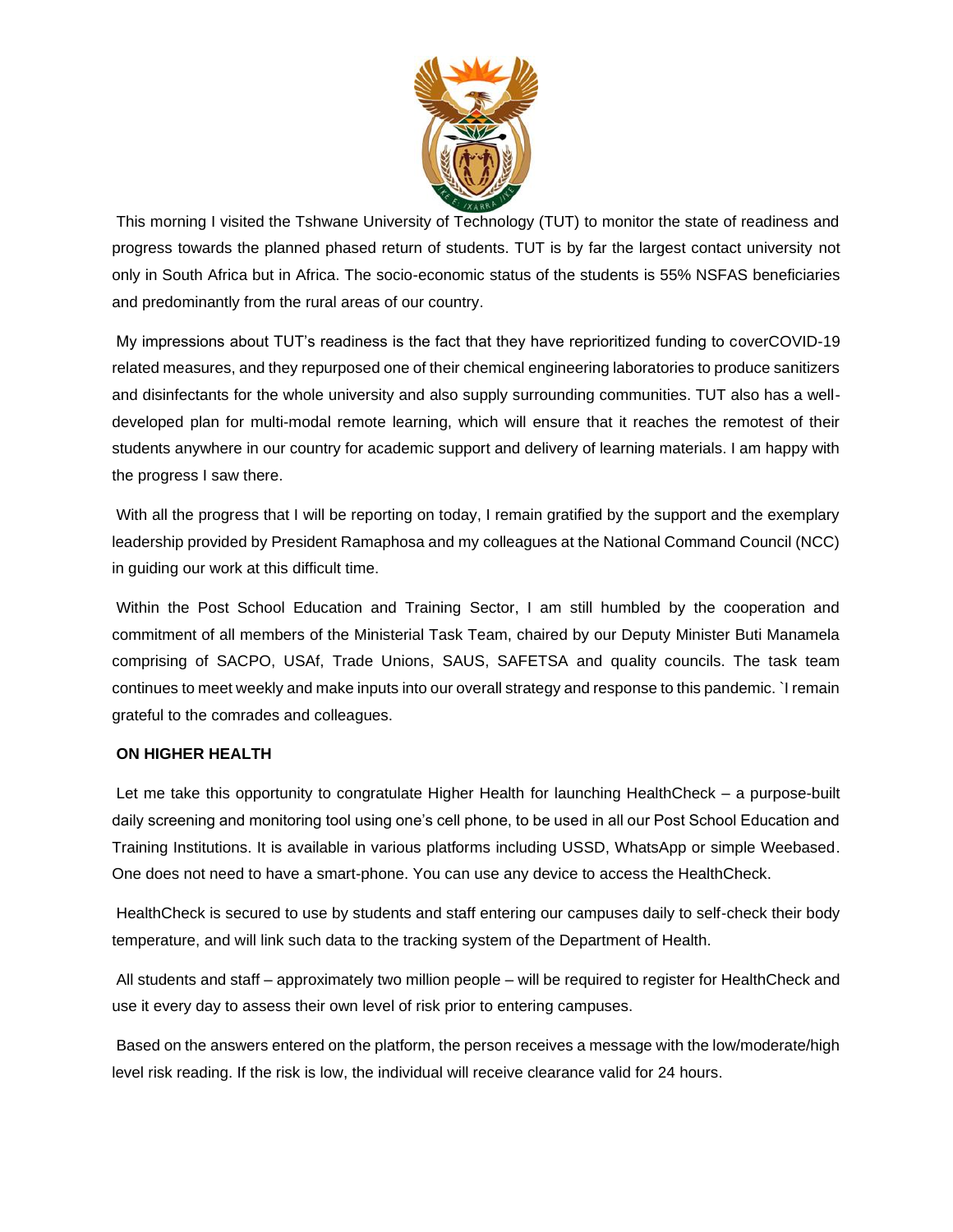

The tool allows for early detection, mapping and management of COVID-19 cases within higher education institutions and feeds into the national Department of Health tracking and tracing system.

HIGHER HEALTH has previously provided detailed COVID-19 guidelines on how to deal with prevention and care of physical health of students and staff. However mental health of both staff and students is equally important and appropriate guidelines have also been developed to deal with this. The guidelines also focuses on substance abuse which can be a serious challenge especially in the COVID-19 epidemic.

An overarching Protocol on Routine Cleaning for COVID-19 Prevention guides universities and TVETs on how to continue their functions in a responsible manner.

It addresses the means to prevent the spread of infection (social distancing on campus, cleaning of campuses and other areas, personal hygiene, health promotion, screening booths, and environmental management in areas like hostels and canteens) and how to deal with students and staff who have been exposed to the coronavirus and/or infected (proactive screening and testing, appropriate quarantining and medical care).

Guidelines for the management of and response to mental health and substance abuse related to COVID-19 respond to continued concerns raised by global public health leaders. The United Nations and the World Health Organization have advocated that mental health and wellbeing of whole societies are severely impacted by COVID-19 and see these as an urgent priority.

These guidelines outline why and how students and staff may be impacted and how to assist individuals that may experience problems. Through this protocol, the universities and colleges are also urged to keep top-of-mind mental health implications of each decision they make during the forthcoming period.

Higher Health has been walking the COVID-19 awareness, prevention and care journey with universities and TVET colleges for several months. The focus now has shifted to shining the Higher Health spotlight on private higher education institutions and community education and training colleges. We want to ensure all students and campus staff have the tools and information necessary to deal with coronavirus.

### **ON NSFAS**

On Friday, the 31st January 2020, l met with the South African Union of Students (SAUS), to further discuss matters raised by the union as well as other matters of common interest.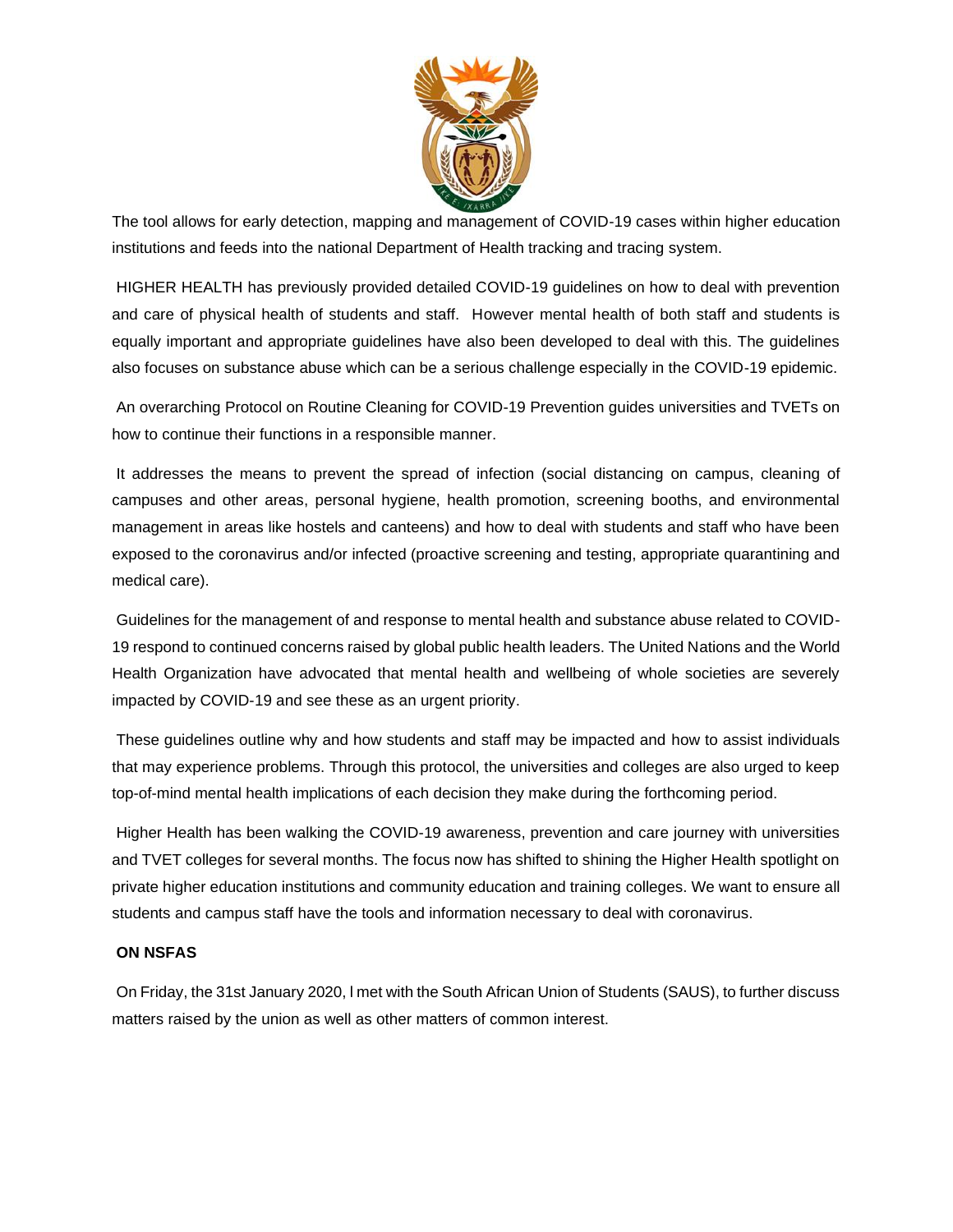

Amongst the issues that we agreed as critical for further discussion included, amongst others, the issues of the student funding policy that provides for the N+1 and N+2 years of funding to students.

The Department of Higher Education and the National Student Financial Aid Scheme (NSFAS) have been inundated with requests from students to make changes to the N+2 rule, which is part of the core funding policy of the scheme for students registered before 2018.

NSFAS is guided by the Department of Higher Education funding policy in respect of all qualifying students, before any funding is approved. We are not going to change the stipulated number of years within which NSFAS beneficiaries are expected to finish their studies, both in terms of the pre and post 2018 NSFAS requirements.

Following extensive improvements at NSFAS, the application of the rule has become more efficient in 2020, and a significant number of students were found to have exceeded the N+2 rule in terms of their years in the system.

While the N+2 rule for NSFAS students registered prior to 2018 has always been in place, its application has been erratic, due to data gaps, inadequacies and constraints between NSFAS and institutions.

This means that as a direct consequence of the implementation of the rule, several students were unfunded.

After I had requested NSFAS to look into this matter and check if indeed some of the issues raised by the students could have some validity, we discovered that there are cases where the application of the rule may have been applied inappropriately or in an unjust manner.

This we found in the following three areas:

1. Students who may have de-registered in the first semester for prior years of study for financial or other reasons, yet the academic year is counted as time spent in the system;

2. Students whose academic progression has been affected by medical or psycho-social challenges, and where evidence supported by medical certificates and other evidence has been provided as part of the appeals process;

3. Students who have exceeded the N+2 rule based on time in the system, but who are currently in their final year of study and will graduate in 2020.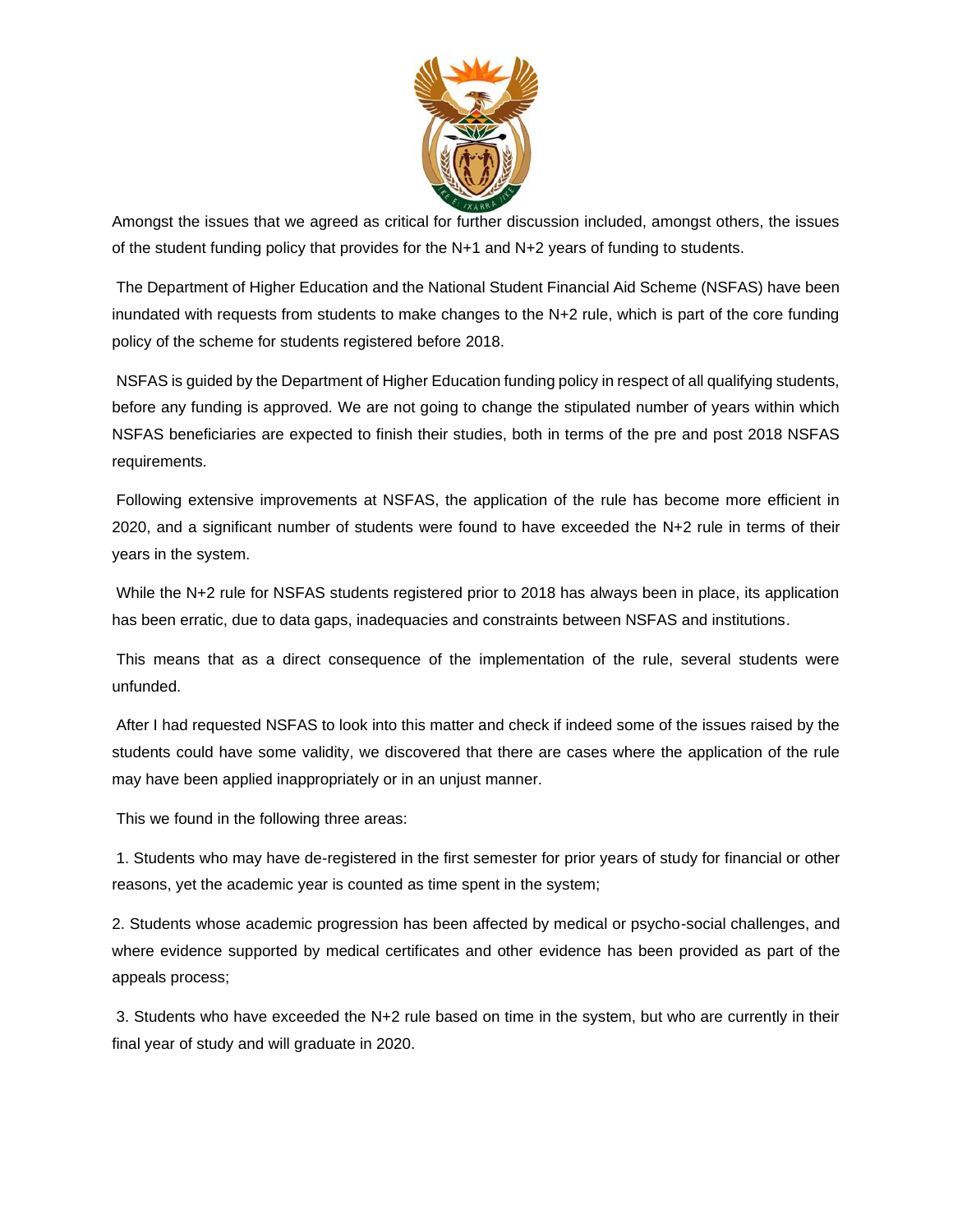

NSFAS has received approximately 9000 continuing student appeals, many of which relate to the application of the N+2 rule. NSFAS will look at the above three categories of students in considering the appeals, in line with the factors I have mentioned and address all deserving cases appropriately.

However, the mechanisms to addressing the aspects of the N+2 rule that may have been unfair to some of our students will go a long way to ensure that those students who were unjustly excluded are considered.

I would also like to respond to the allegation from the Democratic Alliance (DA) that NSFAS is "writing off the student historic debt of those who were able, but unwilling to pay, and who may never have been forcefully required by NSFAS to pay".

This is factually incorrect and irresponsible as clearly pointed out by the NSFAS Administrator, Dr. Randall Carollisen, who clearly stated that the R1.96bn referred to by Prof Bozzoli is actually irregular expenditure that arose when the previous board applied unspent historic debt from 2016 and 2017 to fund NSFAS qualifying students in 2018.

This was a legitimate diversion of funds, however due processes were not followed to get approval from National Treasury. As a result, the AG raised it as irregular expenditure.

This was not a loss to the fiscus but will simply be an adjustment of a book entry with no release of funds or incurrence of any liability. NSFAS is in the process of clearing all irregular expenditure and the AG advised that NSFAS should clear this irregularity as "writing off historic debt".

I would also like to indicate that the contract of the NSFAS Administrator is still in force until the end of his contract and the finalization of the appointments of vacant senior executive management posts, including the appointment of the Chief Executive Officer.

The terms of reference of the Administrator states that he must ensure a smooth transition between the administration and the new executive staff.

I am also in the process of initiating the appointment of a new Board in terms of Section 5 of the NSFAS Act 56 of 1999.

### **ZERO-RATING OF LOCAL EDUCATIONAL CONTENT**

As stated in our previous media briefing we have successfully negotiated with all mobile network operators very favourable rates for our NSFAS students, including the Funza Lushaka students to receive 10GB daytime and 20GB night-time data for three (3) months, starting from 1 June till end of August, as subsidised by government.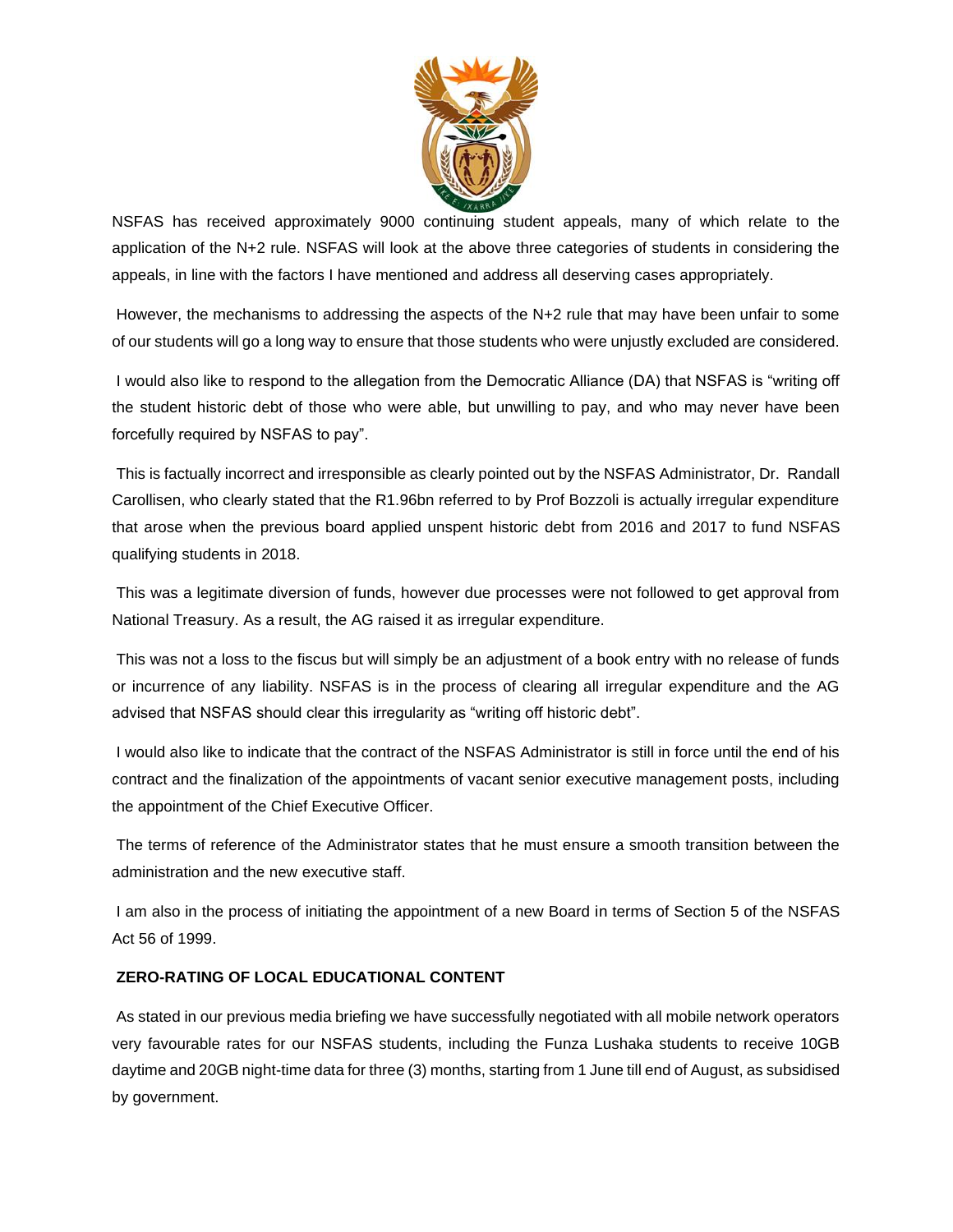

Once more I thank the officials in my Department of Higher Education and Training, my colleagues and officials in the Department of Communications and Digital Technologies and the Electronic Network Providers, including the Mobile Network Operators.

The zero-rating of Departmental and public institutions' sites (universities; and TVET, CET, nursing, and agricultural colleges) is 86% completed as Electronic Communications Service Licensees (Mobile Network Operators, Internet Service Providers) provide access to local educational content websites [as directions issued under Regulation 10(8) of the Disaster Management Act, 2002 (Act No. 57 of 2002) (Government Notice No 417 of 26 March 2020)]. As from 1 June 2020 private HEIs and colleges; and private/publishers' websites are also being implemented.

Zero rating means that access to institutional websites will be free, although some of the embedded content like YouTube and videos may be charged for.

As part of this statement, I have made available a table with information on the percentage of institutions that are 0-rated by the different MNOs and Internet Service Providers.

The total number of sites submitted to the MNOs for zero-rating PSET institutions is now five hundred and eighty-six (586).

The full list of sites that have been 0-rated has been published on the individual institutional and Departmental websites.

We are implementing a hybrid approach combining zero-rating and "educational data bundles". The Departments of Higher Education and Training, and Communications and Digital Technologies, concluded the negotiation on standardisation of pricing and conditions with the MNOs (Telkom Mobile is excluded) on R65 for 10 GB Anytime and 20GB Night Time data for 3 months for NSFAS and Funza Lushaka students and is being implemented in universities and TVET colleges. But these data bundles will be subsidized by government and be free for NSFAS students until end of August 2020.

Funding for university students will be made available through re-prioritisation of existing budgets of universities as discussed and incorporated into each university's multimodal teaching, learning and assessment plan already submitted to the Department for approval.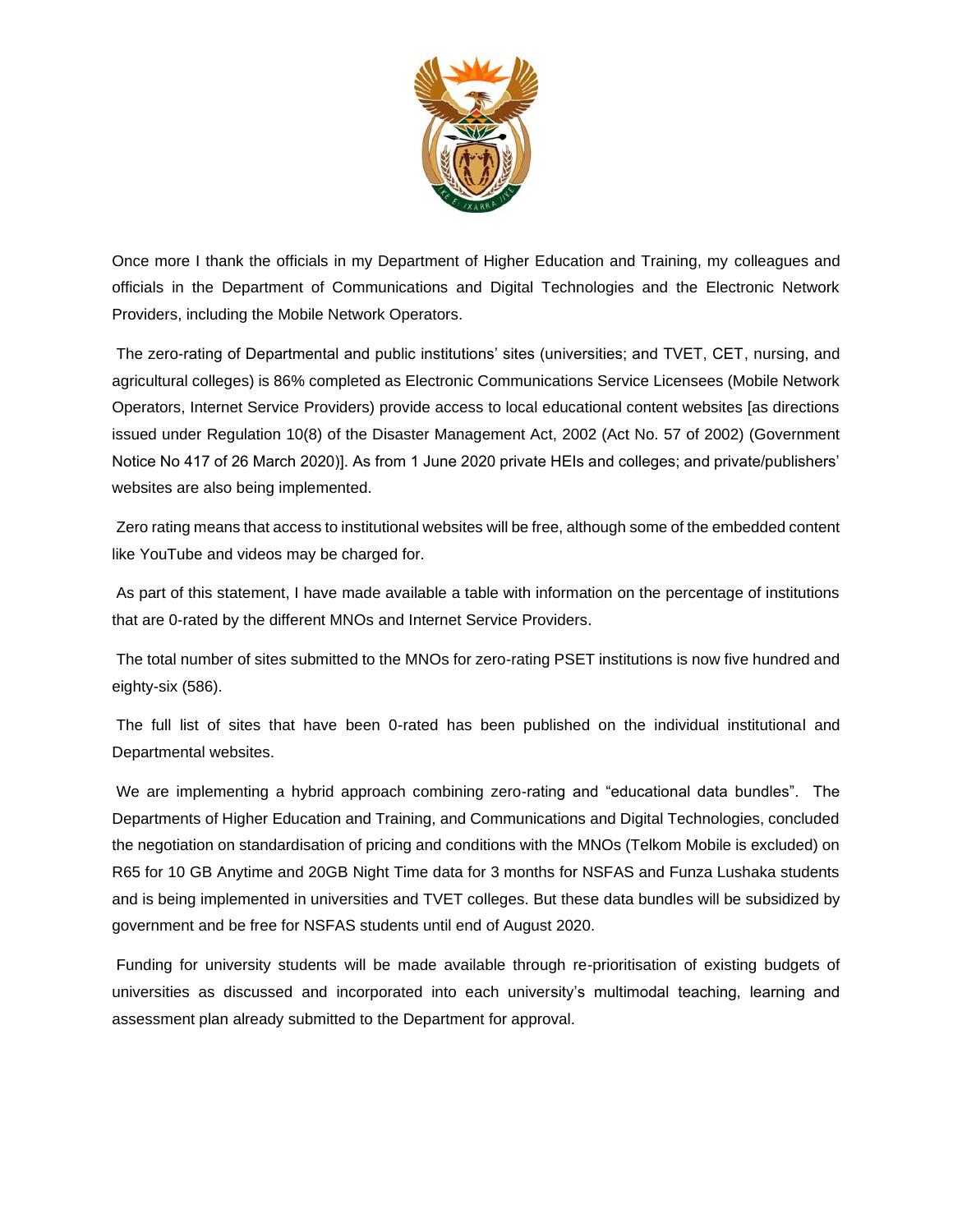

The COVID-19 Responsiveness Grant that we are currently working on approving for each university will at the very least cover the data costs of these students.

Universities, after agreement with NSFAS, will get into individual agreements with MNOs and provide MNOs with the necessary information on students.

TVET Colleges will be funded through savings from previous years' student bursary funding held by NSFAS. The provision of data will be part of the full package of the provision of devices to TVET students who are currently NSFAS beneficiaries.

It remains my believe that the current negotiated rates with MNOs will offer affordable packages to the "missing middle" students. I again, would like to appeal to our MNOs to work with institutions to ensure that this happens. On my part, I am still working towards the establishment of an affordable higher education loan scheme involving the private sector.

## **ELECTRONIC DEVICES**

For the past two weeks, the Ministry and the Department have tirelessly been engaging with National Treasury on the procurement of devices for the NSFAS students.

Today I can confirm that by the end of this week, we will be commencing with the central procurement of these devices, particularly laptops, through an open tender system given the nature and the value of the procurement. We have agreed with National Treasury that given the huge amounts involved in the central acquisition of outstanding tablets, it is better to follow proper procedures than take short cuts, even if there is some delay, so as to properly account for spending of taxpayers money. We are also finalizing the process of verifying which NSFAS students already have acquired devices, in order to avoid mistakenly issuing some students with more than one device per student. We urge for patience from both parents, staff and students. As we had said we are still committed that no student will be left behind in our effort to save the academic year.

Interested parties will further get information from the National Treasury on the requirements for bidding.

The NSFAS will be the contracting party on behalf of the Department of Higher Education and Training. They will be using the NSFAS funding policy to ensure that they remain compliant with government policy and priscripts.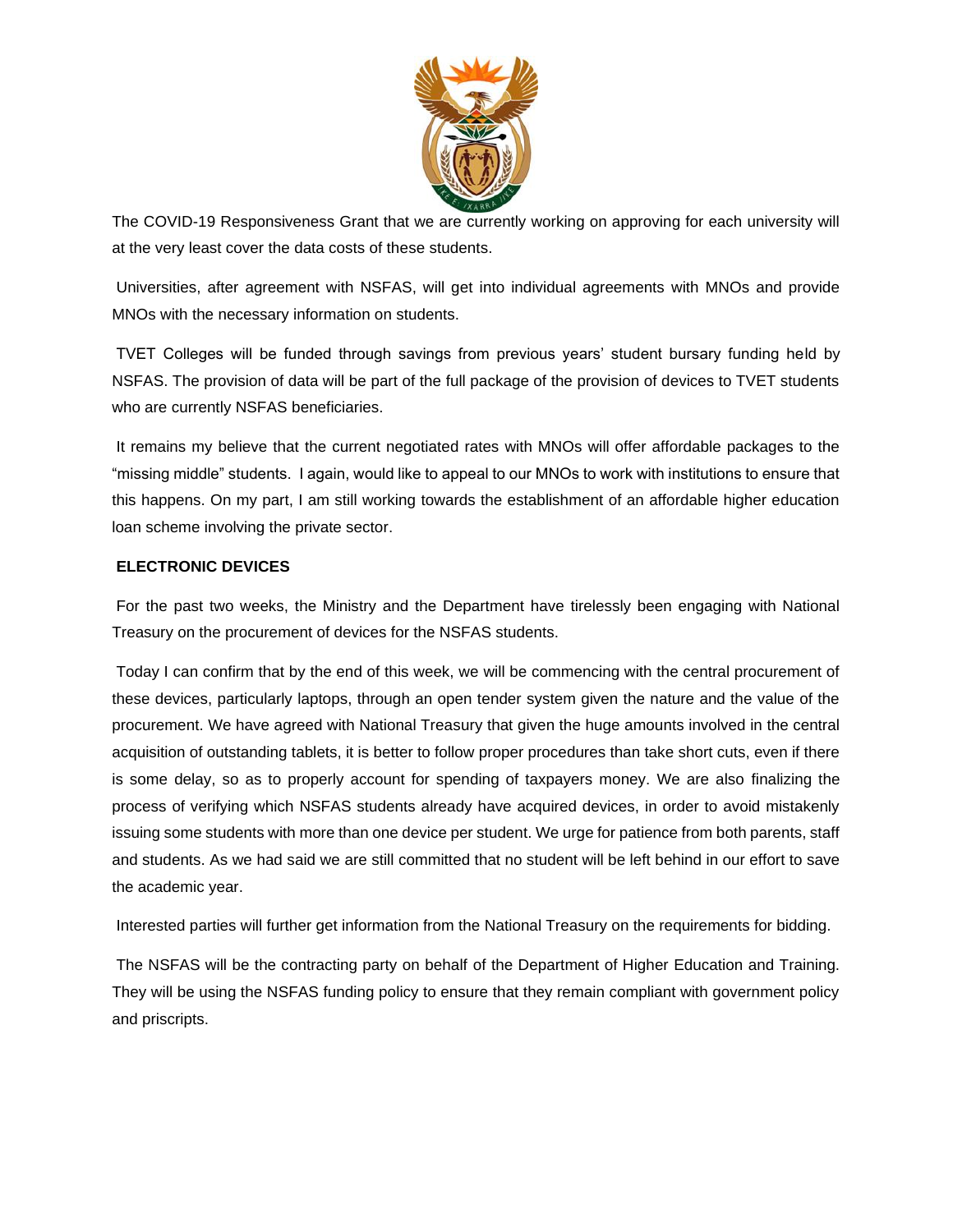

However a number of universities have already and continue to provide gadgets to students. These include the following institutions:

I will make further pronouncements as soon as service provider/s have been appointed and give clear timelines for the commencement of the distribution of outstanding gadgets to all our institutions as per the NSFAS guidelines.

## **REMOTE MULTI-MODAL TEACHING AND LEARNING PLANS**

On the laptop to be provided by institutions, 50% of the institutions already made provision

As I have indicated before, institutions have developed their detailed strategies for remote multi-modal teaching and learning during the period of the current Lockdown and for all the levels. We have emphasized to all the institutions that NO STUDENT MUST BE LEFT BEHIND.

As reported before we are trying to find better ways to implement effective multi modal, augmented remote learning systems, by considering the use of Space Science and Earth Observation technologies and platforms in support of our plans to reach to vulnerable students.

We are now working on long term solutions to supporting the digital transmission needs for our PSET system through the launch of a locally-produced communications satellite. We may know that Satellite technology plays a key role in closing the digital divide, largely by bringing distance learning to schools, regardless of geographic location. It will enable schools and students in remote or rural areas to obtain similar educational materials and content ensuring that entire country has a balanced approach to education, and commensurate opportunities.

This project requires R5 billion capital in expenses for the design, manufacture and to operate the satellite mission. The project will break-even within 6 years giving the country data sovereignty, generating profits and much needed income to the national fiscus and GDP.

### **RISK ADJUSTED STRATEGY FOR PSET SECTOR**

As the PSET Sector we remain committed to resume academic activities in line with the national riskadjusted strategy in dealing with Covid 19. We have published national Directives on the broad parameters and conditions under which each institution must plan for the controlled resumption of all forms and levels of academic activity to complete the 2020 Academic Year.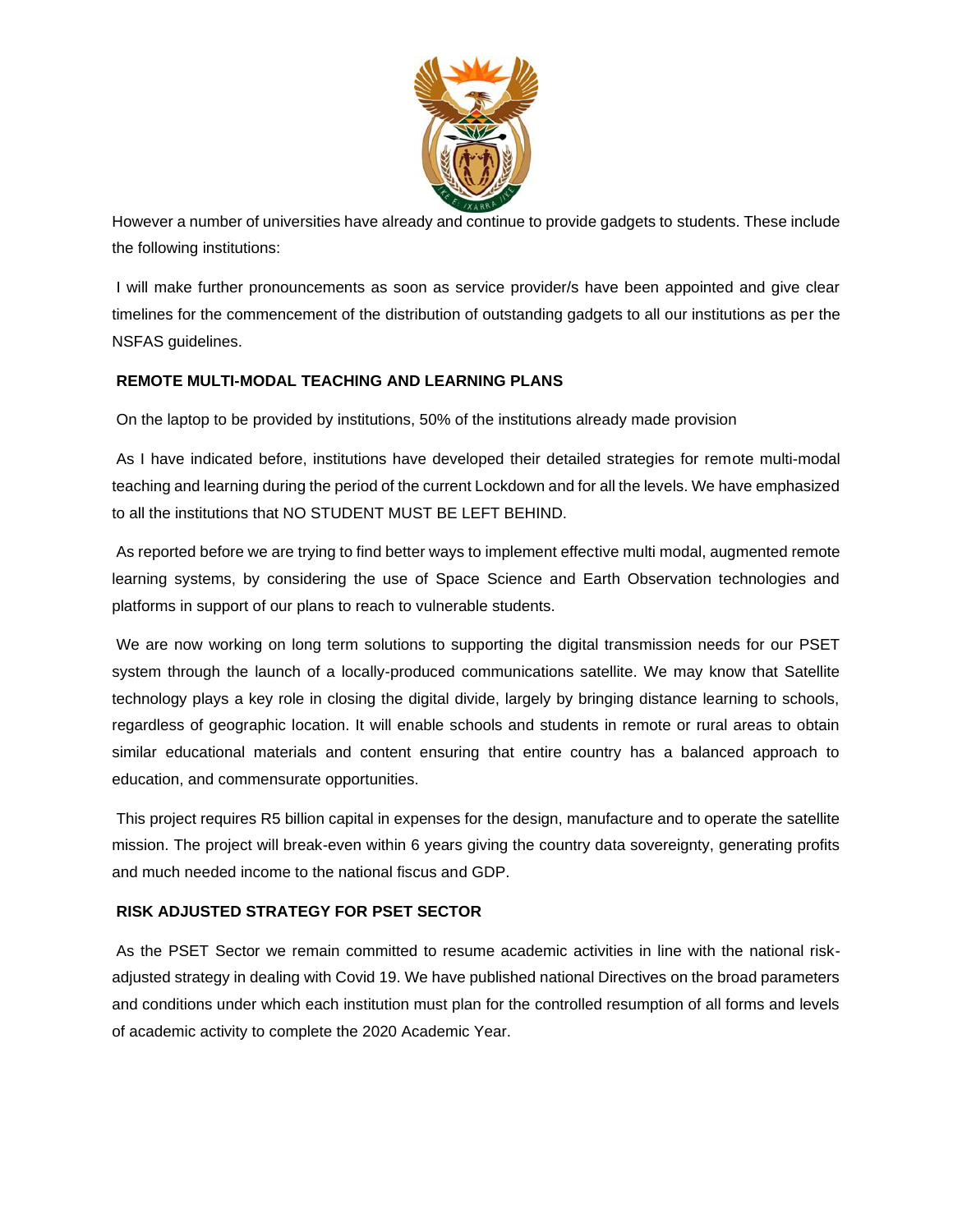

## **UNIVERSITIES**

Under level 4, which (Started 1 May 2020), we allowed for the controlled return of final year students in programmes requiring clinical training, starting with medicine (MBChB) and the phasing-in of all other programmes, such as Nursing, Dental, Veterinary Sciences, and so on.

I further announced that under level 3, a maximum of 33% of the student population will be allowed to return to campuses, delivery sites and residences on condition that they can be safely accommodated and supported in line with the health and safety protocols as directed by the Department.

This will include the following cohorts:

4. All groups that have already returned during alert level 4.

5. Students in the final year of their programmes, who are on a path to graduating in 2020 may return.

6. Final year students who require access to laboratories, technical equipment, data, connectivity and access to residence and private accommodation should return.

7. Students in all years of study that require clinical training in their programmes (provided that the clinical training platforms have sufficient space and can accommodate them while adhering to the safety protocols).

8. Post Graduate students who require laboratory equipment and other technical equipment to undertake their studies.

We have also made provision that institutions may consider selected return of other categories of students to residences who may face extreme difficulties in their home learning environments provided that the above categories are prioritized, and all safety and logistical requirements are met. I have also published directions that outline the criteria for return to campuses. These were developed in consultation with Universities South Africa (USAF) and the Council on Higher Education (CHE).

It is critical that we adhere to these criteria to ensure that campuses are ready for students to safely return, and the effective health screening, cleaning protocols are in place to keep everyone safe.

All other students will be supported through remote multimodal teaching learning and assessment until they can return to campus.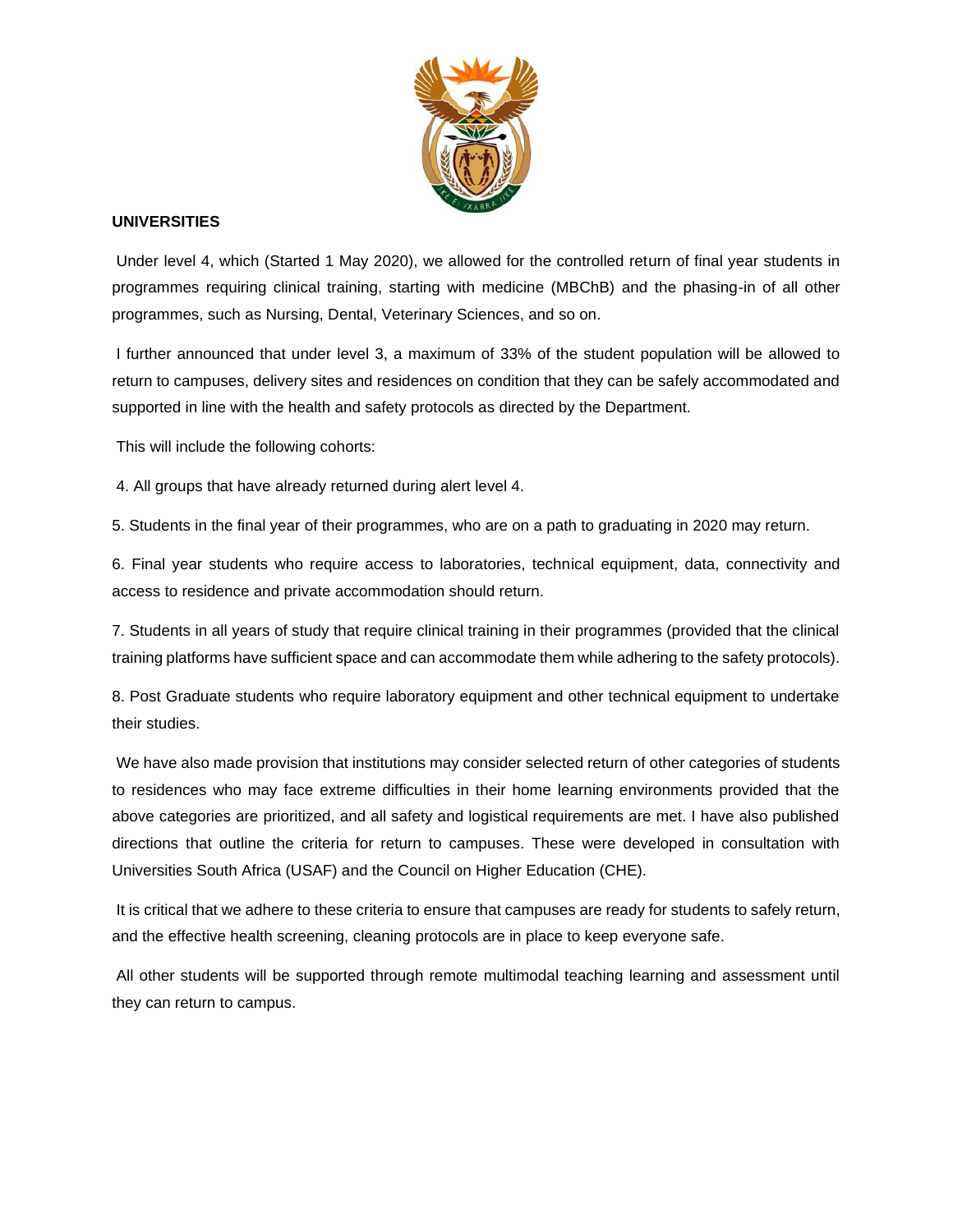

I would like to emphasise that we recognise that some institutions may identify other groups of students in line with their particular contexts for their return to campus. However, any deviation from this criterion must be approved by my Department and must fall within the maximum of 33% of the student population.

I will continue to make further announcements as the COVID-19 alert level change.

## **Return to Residences**

I would like to urge all our institutions to ensure that at all material times they follow the national guidelines when deciding on the return of students to residences in line with numbers that can be accommodated to enable physical distancing, the handling of communal spaces, hygiene requirements and dining hall arrangements.

In terms of the phase-in plans for level 3, the maximum admissible percentage of students per residence identified is 33%.

I would like to emphasise that all institutions must be adhered to and all health and safety protocols must be in place.

Students who live in private rented accommodation close to campuses may also return provided physical distancing arrangements are in place.

Critically important institutions must also ensure that students identified to reintegrate into campuses must include specific groups of students who are living with disabilities, who are not able to access connectivity where they live, or are living in circumstances where studying is difficult.

## **TVET COLLEGES**

Our phased in TVET Colleges tentative academic calendar remains in force as previously announced. For the level 3 lockdown alert, it provides for the following:

NATED Trimester (ENGINEERING) students

N6 & N3: 10 June N5 & N2: 15 June N4 & N1: 22 June NATED Semester (BUSINESS STUDIES) students N6: 25 June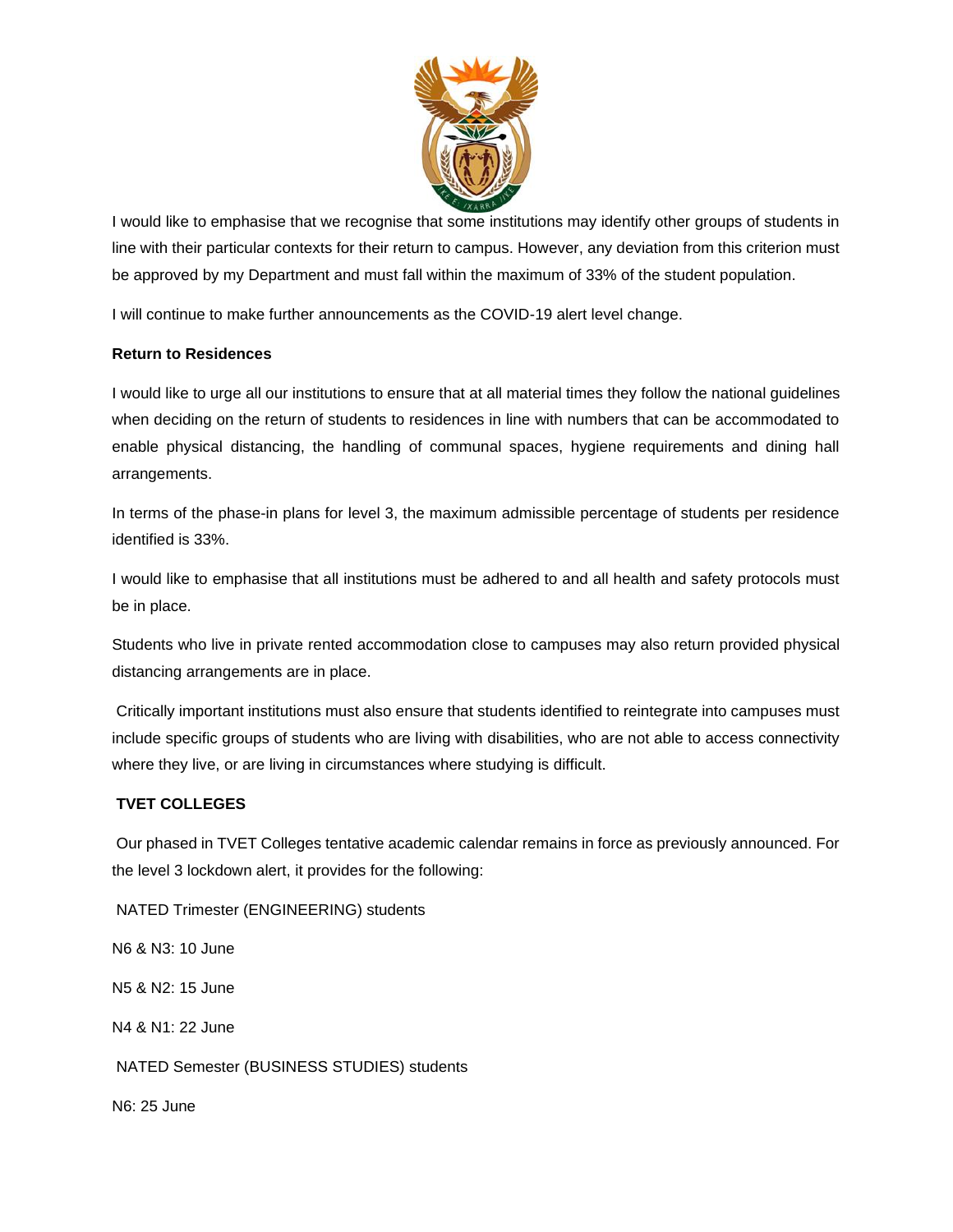

N5: 29 June

N4: 06 July

NC(V) STUDENTS

Level 4: 13 July

Level 3: 20 July

Level 2: 27 July

A campus- based approach will be applied where colleges are affected by different lockdown levels.

I urge students to use the developed learning materials, both for TV and radio broadcasts, which are also shared through the DHET website.

Colleges also continue to use textbooks, e-Guides, past question papers, and uploaded YouTube videos to further assist students.

We will also continue to support remotely student until they return to campus according to the phase-in process.

### **COMMUNITY EDUCATION AND TRAINING**

In the media statement of 30 May 2020, I announced that, consistent with the principle to save lives and the academic year, the CET colleges would spend the rest of May 2020 preparing the central offices and learning sites to be ready for the safe return of staff and students.

I further emphasised that, subject to readiness of the colleges and learning sites, the following would be the dates for the return of different categories of staff to their workstations and students to their learning sites:

25 May 2020: Principals, Deputy Principals and Supply Chain Management staff.

1 June 2020: Centre Managers.

8 June 2020: All Lecturers.

17 June 2020: all students registered for General Education Training Certificate, Senior Certificate as well National Occupational Certificates qualifications or part-qualifications.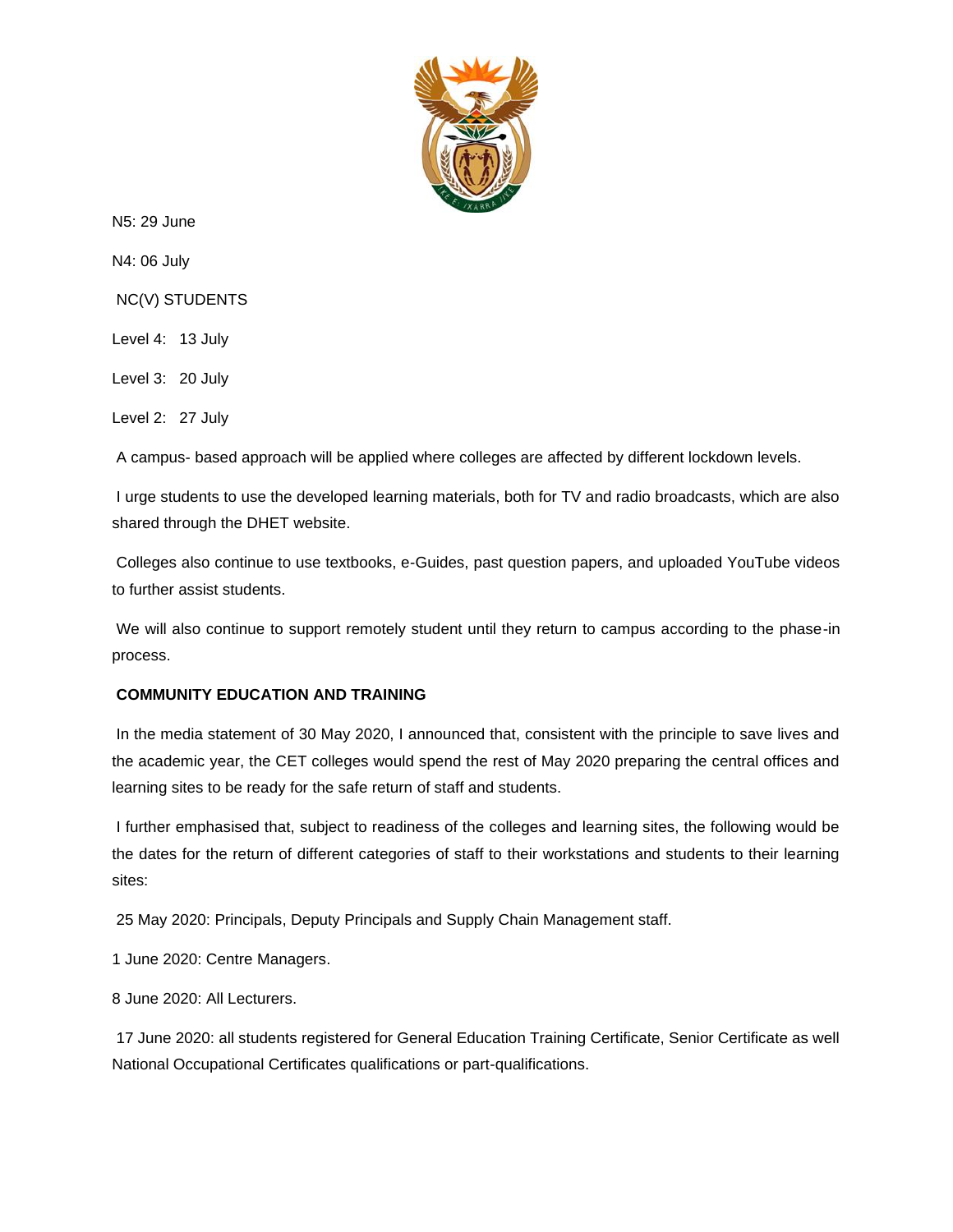

This would be subject to appropriate social distancing measures put in place by CET colleges. The return of AET Levels 1 to 3 students would be synchronized with the return of learners in the lower Grades in the public schools, and this would be communicated by the Department when it would take place.

Our monitoring the system has revealed that, while the management did return to central offices on 25 May, the centre managers and lecturers did not return to their work station on the dates indicated above. The Principals of the CET colleges had communicated to the centre managers and lecturers that the learning centres were not yet compliant with the COVID 19 Regulations.

Non-compliance stems from the delays in procurement and delivery of COVID 19 essentials such as masks, sanitizers, services for deep-cleaning and fumigation. There has also been delays in the training of centre managers by Higher Health, which is now scheduled for 17 June 2020.

In some CET colleges, centres that are hosted in dilapidated schools, without water and sanitation, have not been allowed by Provincial Departments to open. The CET college staff could not access such centres for the same reason.

Some centre managers and lecturers are in the risky group of 60 years of age and above and for this reason they could not report at their workstations.

It has also come to our attention that some schools particularly in Gauteng and the Western Cape are denying access to our centres, a matter that the Department is to take up with the relevant Provincial Education Departments.

Given the scenario above, it stands to reason that I must the give the community colleges the rest of this week and the week of 16-20 June to finalize their preparation of the centres for the safe return of staff and students so that with effect from 23 June 2020 teaching and learning starts for the groups of students identified above.

### **SETAs**

I want to reiterate my agreement with the Chairpersons and CEOs of all our SETAs that during this lockdown period, we must continue to provide stipends to all our SETA learnerships now that we have cleared the misunderstanding where some SETAs stopped the payments of stipends.

I have received some concerns from Skills Development Providers regarding their resumption with the training and skills development activities.